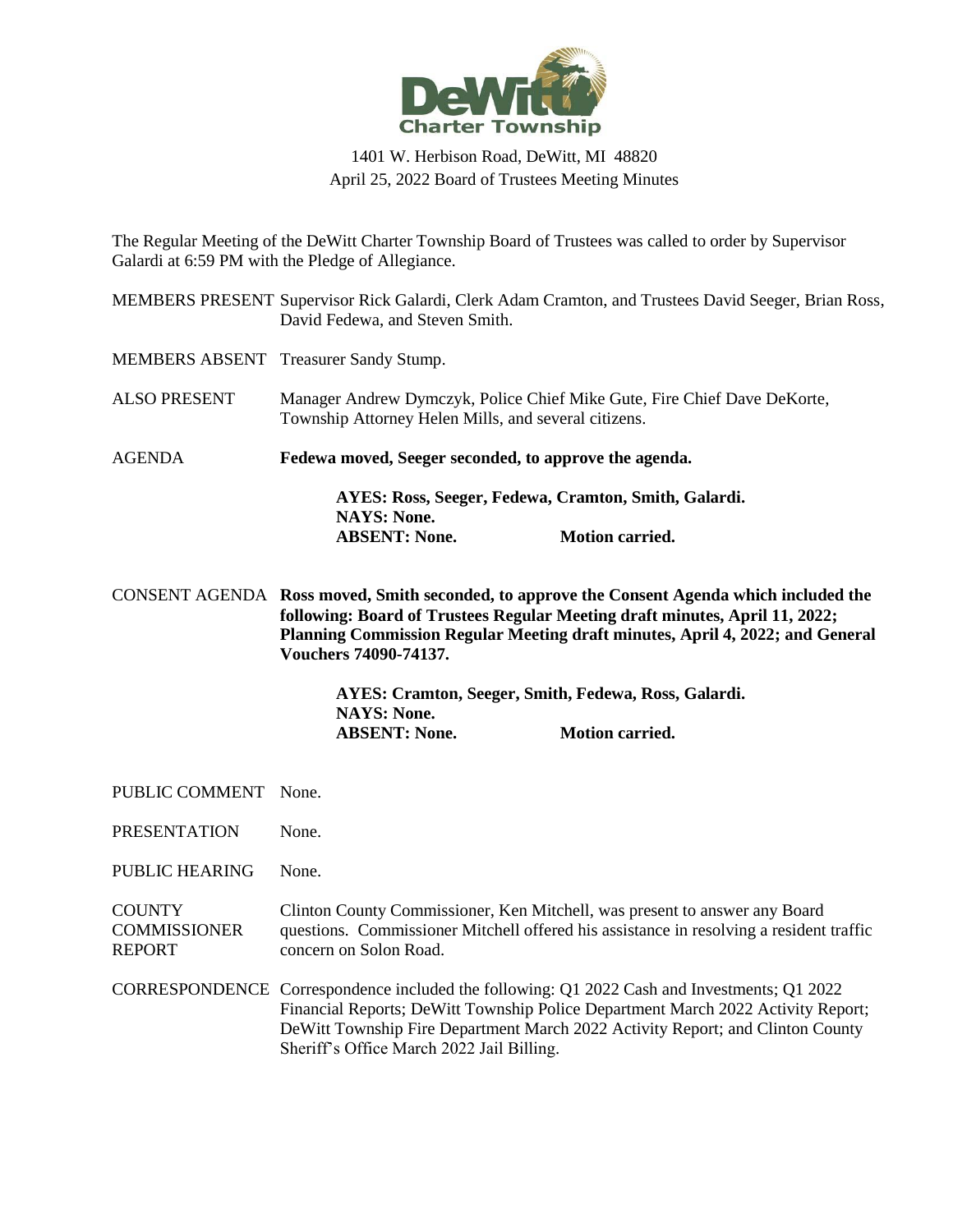DeWitt Charter Township Board Minutes April 25, 2022 Page 2

| <b>UNFINISHED</b><br><b>BUSINESS</b>                                                          |                                                                                                                                                                                                                                                                                                                                                                                                                                                                                                                                                                                                                                                                                                                                                                  |
|-----------------------------------------------------------------------------------------------|------------------------------------------------------------------------------------------------------------------------------------------------------------------------------------------------------------------------------------------------------------------------------------------------------------------------------------------------------------------------------------------------------------------------------------------------------------------------------------------------------------------------------------------------------------------------------------------------------------------------------------------------------------------------------------------------------------------------------------------------------------------|
| Second Reading -<br>Rezoning 22-880001 -<br><b>TCOA Land</b><br>Investments                   | TCOA Land Investments, LLC is requesting to rezone approximately 38.5 acres from the<br>A (Agricultural) zoning district to the R-2 (Single-Family Residential) zoning district.<br>The subject site is located west of Kalamata Drive, south of Cutler Road, north Howe<br>Road, and east of Airport Road, part of the southwest 1/4 of Section 6 of DeWitt Charter<br>Township (Parcel # 050-006-300-015-51 & # 050-006-300-017-00).                                                                                                                                                                                                                                                                                                                           |
|                                                                                               | Presently, TCOA Land Investments, LLC own the subject property, sized at<br>approximately 38.5 acres, and is currently vacant. In February 2022, a rezoning<br>application was submitted to the DeWitt Township Planning Department for the reason<br>being to take the first necessary step to eventually develop the site as a single-family<br>residential subdivision.                                                                                                                                                                                                                                                                                                                                                                                       |
|                                                                                               | The subject property is designated for Low Density Single-Family Residential (SF-L) use<br>on the Future Land Use Map. All other adjacent parcels are planned for Low Density<br>Single-Family Residential (SF-L). The proposed change from A (Agricultural) to the R-2<br>(Single-Family Residential) zoning district is compatible with the existing land uses in<br>the area.                                                                                                                                                                                                                                                                                                                                                                                 |
|                                                                                               | A public hearing was conducted on the proposed rezoning request on March 7, 2022 in<br>which the Planning Commission voted to unanimously recommended approval. At the<br>meeting, there was one public comment received regarding the request which sought to<br>address the drainage concerns on site. Prior to the Planning Commission meeting, staff<br>received four (4) inquiries regarding the project. Each inquirer had no issues with the<br>rezoning request and the only concern raised again was the on-site drainage, however,<br>drainage is not addressed with a rezoning request. There were no further public<br>comments received regarding the request and the Township Board approved the first<br>reading at their March 28, 2022 meeting. |
|                                                                                               | Seeger moved, Smith seconded, based on a unanimous recommendation from the<br>Planning Commission, approve the second reading of rezoning request 22-880001,<br>from TCOA Land Investments, LLC as legally described on the application<br>materials and survey documents, from A (Agricultural) to the R-2 (Single-Family<br>Residential) zoning district based on the fact that the request is not in conflict<br>with recommendations of the Comprehensive Development Plan and is consistent<br>with the existing land use pattern in the immediate area.                                                                                                                                                                                                    |
|                                                                                               | AYES: Seeger, Cramton, Smith, Fedewa, Ross, Galardi.<br><b>NAYS: None.</b><br><b>ABSENT: None.</b><br><b>Motion carried.</b>                                                                                                                                                                                                                                                                                                                                                                                                                                                                                                                                                                                                                                     |
| <b>NEW BUSINESS</b><br>- Thomas Farms - Set<br>Public Hearing for<br><b>Lighting District</b> | Resolution 2022-04-08 Clerk Cramton presented a resolution establishing a Public Hearing at 7:00 PM on<br>Monday, May 23, 2022. The purpose for the Public Hearing is to hear questions and<br>comments regarding the establishment of a Special Lighting District known as Thomas<br>Farms.                                                                                                                                                                                                                                                                                                                                                                                                                                                                     |

**Galardi moved, Ross seconded, to set a Public Hearing for establishment of a Special Lighting District known as Thomas Farms on Monday, May 23, 2022 at 7:00 PM and Clerk to provide notice of same.**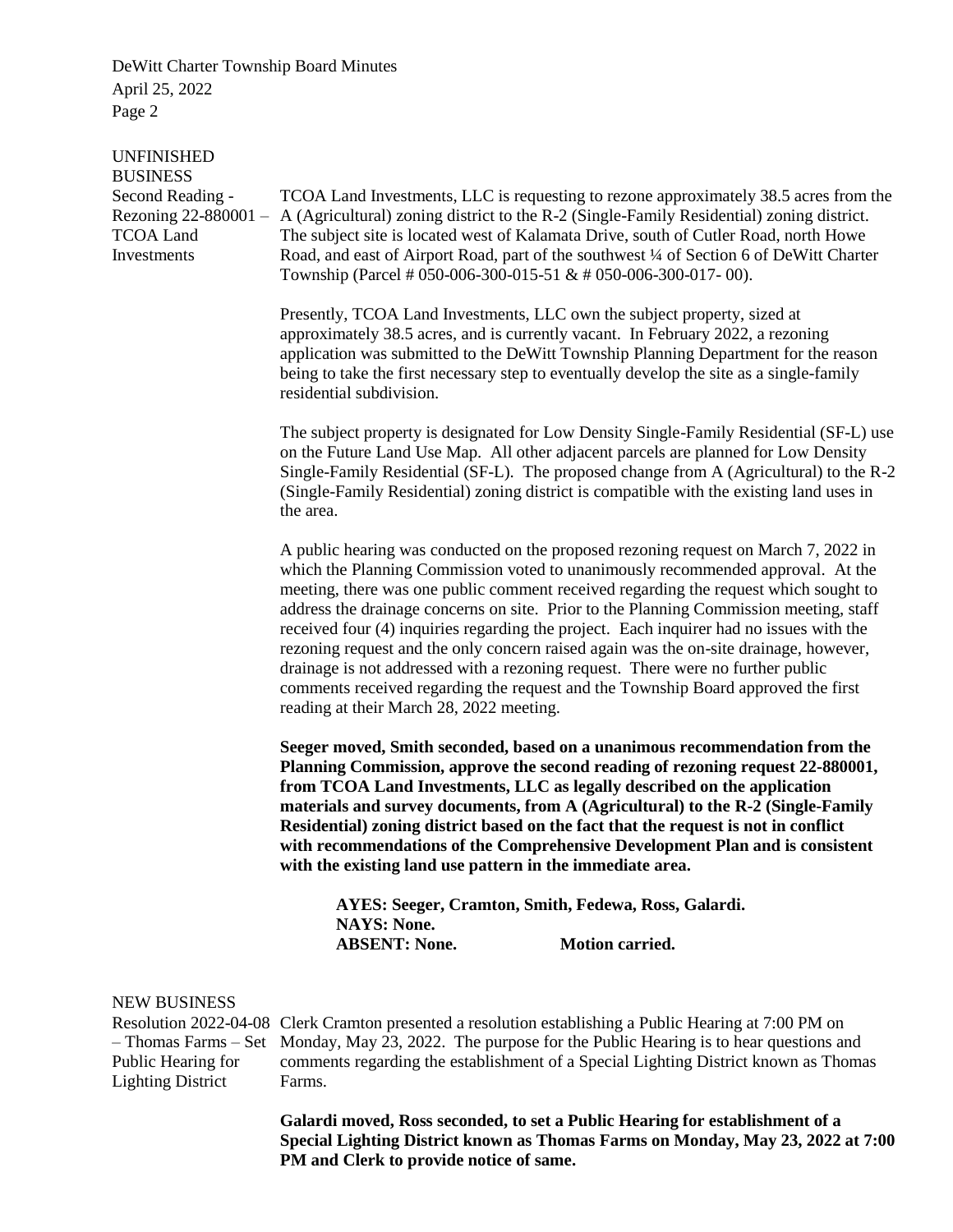DeWitt Charter Township Board Minutes April 25, 2022 Page 3

|                            | AYES: Cramton, Smith, Fedewa, Ross, Seeger, Galardi.                                                                                                                                                                                                                                                                                                                                                                                                                                                                                                                                                                                  |                        |  |  |
|----------------------------|---------------------------------------------------------------------------------------------------------------------------------------------------------------------------------------------------------------------------------------------------------------------------------------------------------------------------------------------------------------------------------------------------------------------------------------------------------------------------------------------------------------------------------------------------------------------------------------------------------------------------------------|------------------------|--|--|
|                            | <b>NAYS: None.</b><br><b>ABSENT: None.</b>                                                                                                                                                                                                                                                                                                                                                                                                                                                                                                                                                                                            | <b>Motion carried.</b> |  |  |
|                            |                                                                                                                                                                                                                                                                                                                                                                                                                                                                                                                                                                                                                                       |                        |  |  |
| - Building Safety<br>Month | Resolution 2022-04-09 Building Safety Month is a sponsored awareness campaign by the International Code<br>Council to remind the public of the critical role of safely built, affordable, and sustainable<br>buildings, and the professional individuals who ensure these goals are achieved. The<br>Building Department works diligently every day to ensure the buildings in this<br>community meet set standards, and all community members live and work in a safe and<br>code compliant structure. Manager Dymczyk recommends adoption of resolution<br>#R2022-04-09 proclaiming the month of May 2022 as Building Safety Month. |                        |  |  |
|                            | Smith moved, Fedewa seconded, to adopt resolution #R2022-04-09 proclaiming the<br>month of May 2022 as Building Safety Month.                                                                                                                                                                                                                                                                                                                                                                                                                                                                                                         |                        |  |  |
|                            | AYES: Smith, Cramton, Fedewa, Seeger, Ross, Galardi.<br><b>NAYS: None.</b>                                                                                                                                                                                                                                                                                                                                                                                                                                                                                                                                                            |                        |  |  |
|                            | <b>ABSENT: None.</b>                                                                                                                                                                                                                                                                                                                                                                                                                                                                                                                                                                                                                  | <b>Motion carried.</b> |  |  |
| <b>ARPA Workshop</b>       | Since the original allocation of funds by the federal government through the American<br>Rescue Plan Act (ARPA) of 2021, many discussions and much feedback has been<br>received about how these funds should be spent. Manager Dymczyk recommends a<br>Board Workshop to be held on Monday, May 9th at 5:30 PM for the purpose of<br>discussing ARPA fund allocations.                                                                                                                                                                                                                                                               |                        |  |  |
|                            | The Township Auditor will attend the Board workshop to aid in the discussion of proper<br>use of funds. The US Treasury has updated guidance on the legal use of these funds and<br>require each jurisdictions' executive to "certify" that the funds will be used for eligible<br>purposes.                                                                                                                                                                                                                                                                                                                                          |                        |  |  |
|                            | ARPA funding must be spent by the end of calendar year 2024 and cannot be deposited<br>into any pension fund.                                                                                                                                                                                                                                                                                                                                                                                                                                                                                                                         |                        |  |  |
|                            | Board discussion resulted in the time of the proposed workshop being changed from 5:30<br>PM to 6:00 PM.                                                                                                                                                                                                                                                                                                                                                                                                                                                                                                                              |                        |  |  |
|                            | Smith moved, Galardi seconded, to set a Board Workshop on Monday, May 9th at<br>6:00 PM for the purpose of discussing ARPA fund allocations.                                                                                                                                                                                                                                                                                                                                                                                                                                                                                          |                        |  |  |
|                            | AYES: Cramton, Fedewa, Ross, Seeger, Smith, Galardi.<br><b>NAYS: None.</b>                                                                                                                                                                                                                                                                                                                                                                                                                                                                                                                                                            |                        |  |  |
|                            | <b>ABSENT: None.</b>                                                                                                                                                                                                                                                                                                                                                                                                                                                                                                                                                                                                                  | Motion carried.        |  |  |
|                            | Interim Chief of Police Chief Gute's last day of employment will be May 6th. In preparation for his departure,<br>Manager Dymczyk recommends Lieutenant Jason Jones to act as Interim Chief of Police                                                                                                                                                                                                                                                                                                                                                                                                                                 |                        |  |  |

until the impending position vacancy is filled. In discussions with Lt. Jones, he is willing to fill this capacity until a proper search and interview process can be conducted. Lt. Jones previously held the Interim Chief of Police responsibilities in 2018-2019 and did a tremendous job in this capacity.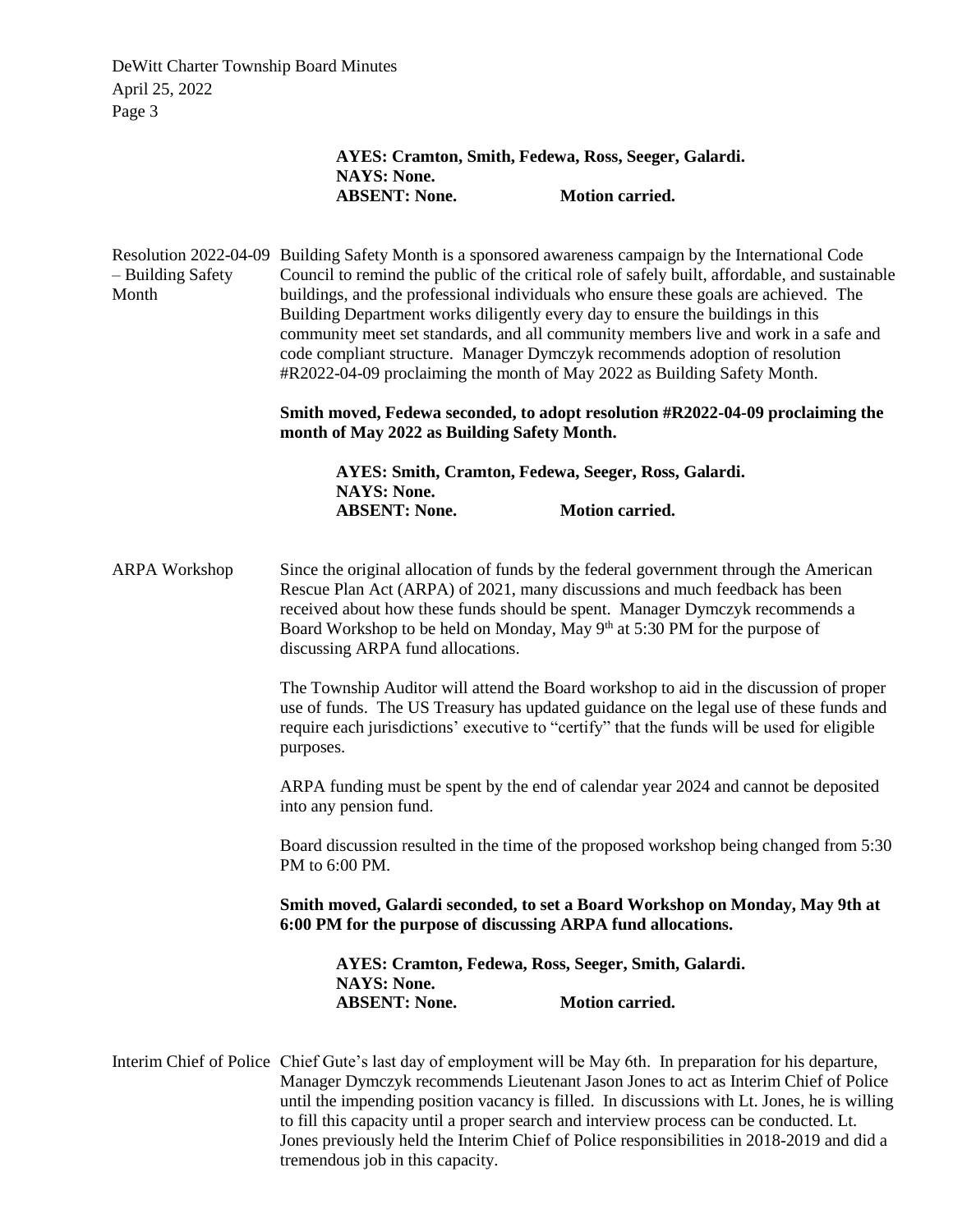| De Witt Charter Township Board Minutes |                               |
|----------------------------------------|-------------------------------|
| April 25, 2022                         |                               |
| Page 4                                 |                               |
|                                        |                               |
|                                        | These cases and $\mathbf D$ . |

|                                                      | There was much Board discussion about Chief Gute's service to DeWitt Township. The<br>Board is thankful for his hard work and accomplishments, and wishes him the best in his<br>new assignment. The Board also stated its confidence in Lieutenant Jones to effectively<br>lead the Police Department during the search for a new Chief.                                                                                                                                                           |                                                                               |  |
|------------------------------------------------------|-----------------------------------------------------------------------------------------------------------------------------------------------------------------------------------------------------------------------------------------------------------------------------------------------------------------------------------------------------------------------------------------------------------------------------------------------------------------------------------------------------|-------------------------------------------------------------------------------|--|
|                                                      | Attorney Helen Mills stated her appreciation for Chief Gute and looks forward to<br>continued collaboration with him.                                                                                                                                                                                                                                                                                                                                                                               |                                                                               |  |
|                                                      | Police until the current vacancy is filled.                                                                                                                                                                                                                                                                                                                                                                                                                                                         | Galardi moved, Smith seconded, to appoint Lt. Jason Jones to Interim Chief of |  |
|                                                      | AYES: Smith, Cramton, Seeger, Ross, Fedewa, Galardi.<br><b>NAYS: None.</b>                                                                                                                                                                                                                                                                                                                                                                                                                          |                                                                               |  |
|                                                      | <b>ABSENT: None.</b>                                                                                                                                                                                                                                                                                                                                                                                                                                                                                | <b>Motion carried.</b>                                                        |  |
| - Debra Saylor                                       | Resolution 2022-04-07 Chief Gute presented a Resolution honoring Debra Saylor for her 43 years of service to<br>the Township upon the occasion of her retirement.                                                                                                                                                                                                                                                                                                                                   |                                                                               |  |
|                                                      | Smith moved, Seeger seconded, to adopt Resolution of Appreciation #R2022-04-07<br>thanking Debra Saylor for her service to DeWitt Township.                                                                                                                                                                                                                                                                                                                                                         |                                                                               |  |
|                                                      | AYES: Ross, Seeger, Fedewa, Cramton, Smith, Galardi.                                                                                                                                                                                                                                                                                                                                                                                                                                                |                                                                               |  |
|                                                      | <b>NAYS: None.</b><br><b>ABSENT: None.</b>                                                                                                                                                                                                                                                                                                                                                                                                                                                          | <b>Motion carried.</b>                                                        |  |
| <b>CLOSED SESSION:</b><br>Attorney<br>Correspondence | A closed session of the Board of Trustees is permissible under Section 8(h) of the Open<br>Meetings Act, MCL 15.268(h) to consider and receive Attorney correspondence.<br>Manager Dymczyk recommends that the Board enter closed session to discuss Attorney<br>correspondence dated April 21, 2022.                                                                                                                                                                                               |                                                                               |  |
|                                                      | Cramton moved, Galardi seconded, to enter the Board in closed session at 7:34 PM<br>under the Open Meetings Act, to consider a letter from its attorneys dated April 21,<br>2022, for the reason that the letter is exempt from disclosure under State law due to<br>the attorney-client privilege.<br>AYES: Cramton, Ross, Seeger, Fedewa, Smith, Galardi.                                                                                                                                         |                                                                               |  |
|                                                      |                                                                                                                                                                                                                                                                                                                                                                                                                                                                                                     |                                                                               |  |
|                                                      | <b>NAYS: None.</b><br><b>ABSENT: None.</b>                                                                                                                                                                                                                                                                                                                                                                                                                                                          | <b>Motion carried.</b>                                                        |  |
|                                                      | Cramton moved, Ross seconded, to return to regular session at 9:15 PM.                                                                                                                                                                                                                                                                                                                                                                                                                              |                                                                               |  |
|                                                      |                                                                                                                                                                                                                                                                                                                                                                                                                                                                                                     | Motion voted and carried.                                                     |  |
| STAFF, & BOARD<br><b>COMMENTS</b>                    | EXTENDED PUBLIC, Police Chief Mike Gute informed the Board that the Body Worn Camera sub committee<br>met last week and is prepared to submit a final recommendation. He believes that this<br>recommendation will be presented by Lieutenant Jones. Additionally, Chief Gute is<br>appreciative of the support that he has been given from the Board and the Manager's<br>Office, and he feels that the Police Department is in good hands with command staff and<br>Lieutenant Jones' leadership. |                                                                               |  |